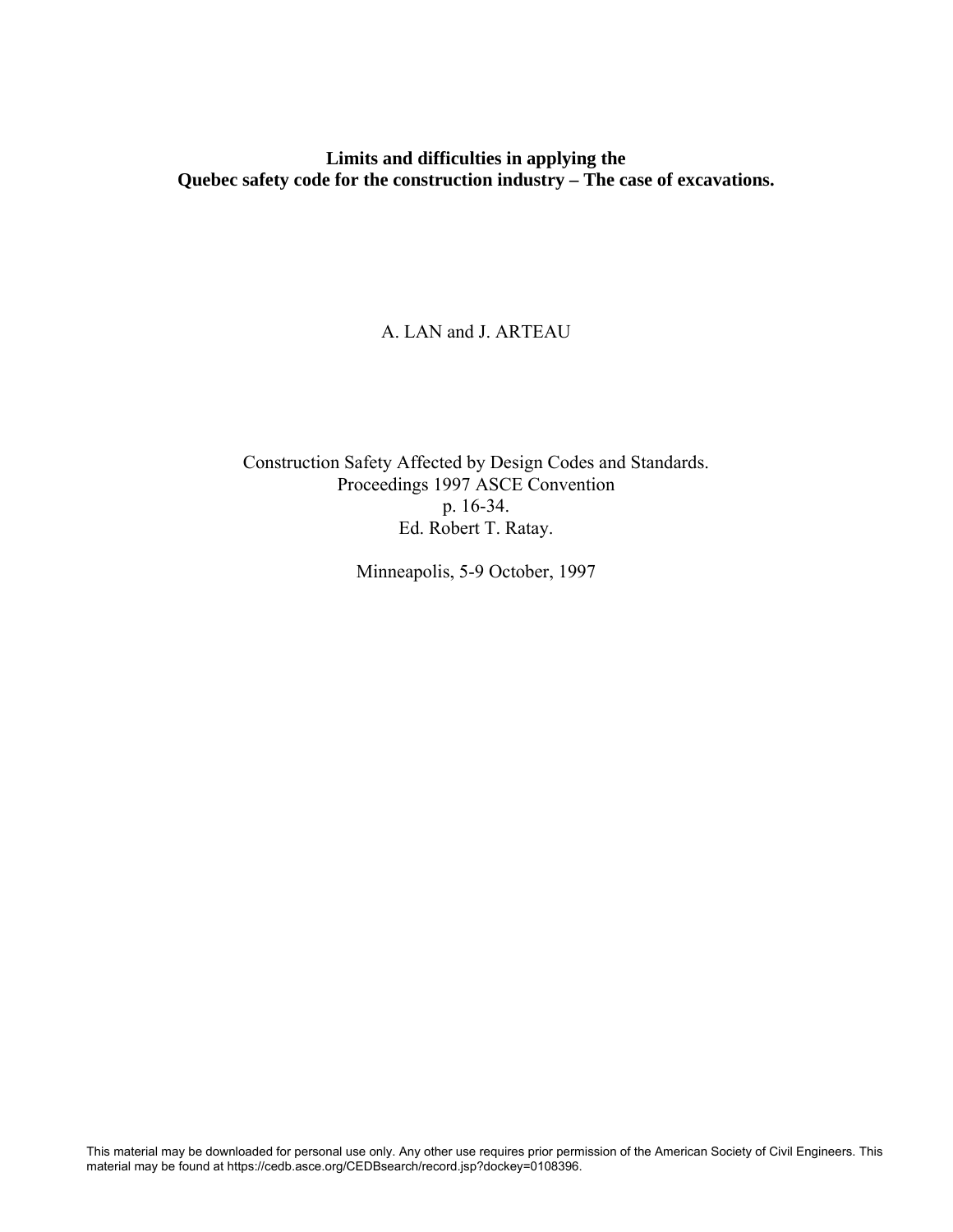# **Limits and Difficulties in Applying the Quebec Safety Code for the construction industry - The Case of excavations**

Construction Safety Affected by Design Codes and Standards 1997 ASCE Convention, Minneapolis October 5-9, 1997 by André Lan<sup>1</sup>, Jean Arteau<sup>1</sup>.

#### **Abstract**

In Quebec, construction work safety is governed by the Quebec Safety Code for the construction industry. This Code provides a basic set of rules for preventing work accidents. It is an effective and necessary tool, but like any tool, it also has some limits. On the one hand, confusion may occur between risk prevention and compliance with regulations, and on the other, some articles of the Code are more difficult to apply. For example, for excavation, article 3.15.3 gives the criteria for determining whether shoring is required or not. A first criterion is whether there is a worker at the bottom of the excavation; in the event of a landslide, the workers at the top of the slope may be injured. A second criterion is the presence of sound rock; the definition of sound rock (whether it can be excavated by explosive or not) is an excavation contractor's definition and not a geomechanical definition applicable to the problem of slope stability. A third criterion mentions a so-called safe slope of  $45^\circ$  without mentioning the type of soil and the presence of a water table. These contradictions create a lot of confusion and may lead to accidents. The Code should be more specific about the required slopes in relation to the types of soil and the conditions of the water table. The Safety Codes from Canadian and American regulatory organizations all take into account the nature of the soils in the maximum slopes, while, in its current version, the Quebec Code does not mention this important information. A proposal for soil classification, taking into account the presence of soft sensitive clay in Quebec, is presented.

Keywords:Safety code, trenches, excavation, shoring, slope, soil classification, accidents.

1André Lan, P.E., M.Eng., Jean Arteau, P.E., Ph.D., Safety Engineering Program, Quebec Occupational Health and Safety Research Institute (IRSST), 505, de Maisonneuve Blvd., West, Montreal, Quebec H3A 3C2, Tel: (514) 288-1551, Fax: (514) 288-9399, E-mail: lan.andre@irsst.qc.ca

This material may be downloaded for personal use only. Any other use requires prior permission of the American Society of Civil Engineers. This material may be found at https://cedb.asce.org/CEDBsearch/record.jsp?dockey=0108396.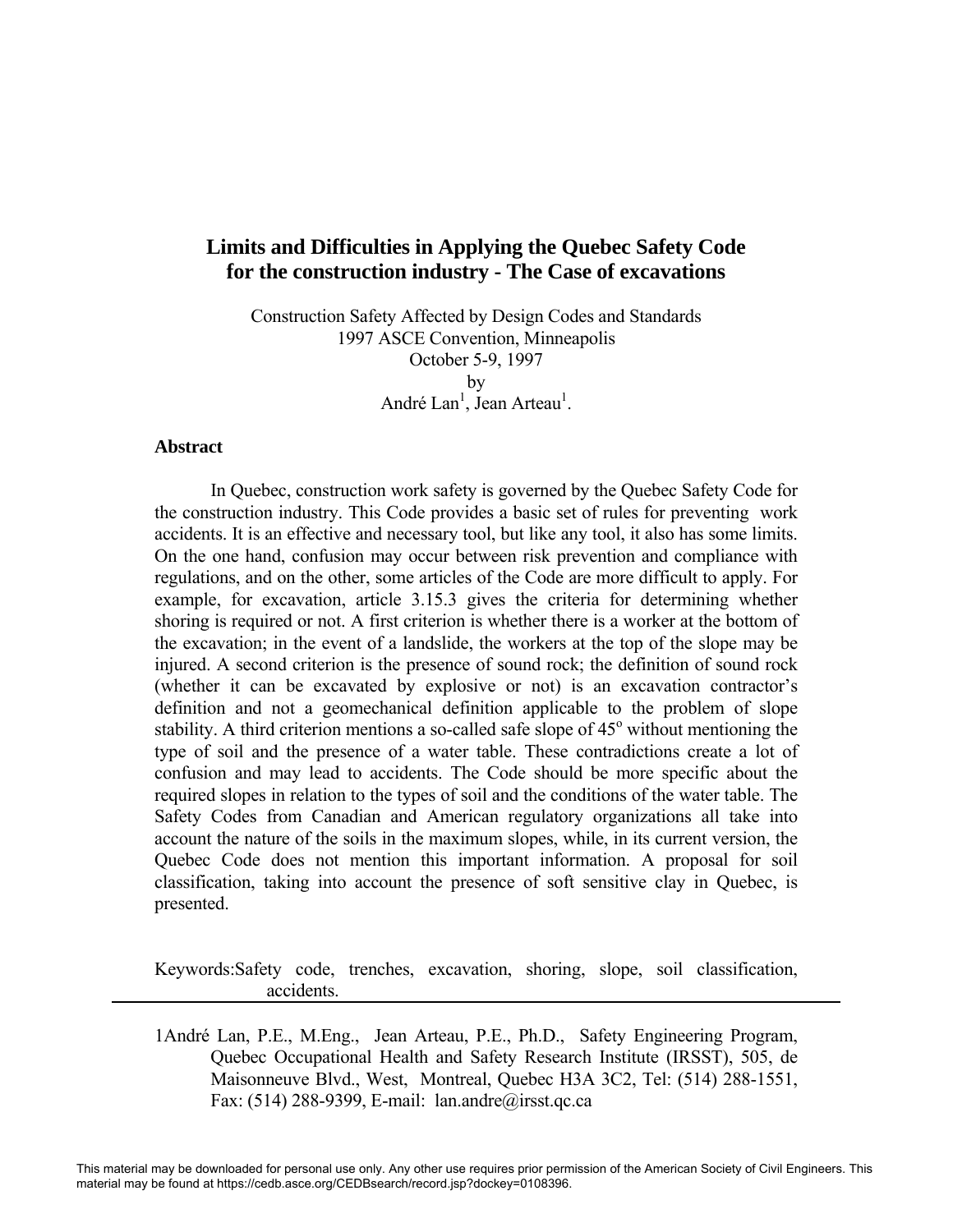### 1. Introduction

 Trench work exposes workers to many risks. Collapse is the most serious and common risk during this work; unfortunately it is often underestimated, when only a fraction of a  $m<sup>3</sup>$  of earth is sufficient, by its weight, to fatally injure a worker. Very often, workers consider deep trenches as the most hazardous. Figure 1 (Rice, 1992) shows that several fatalities occurred in trenches 3 metres deep or less. The workers also consider recently-excavated trenches as safe trenches, while figure 2 (Rice, 1992) shows that accidents occur more frequently in trenches excavated within the last two hours.



**Survey of 265 Trench Fatalities in North America 1974 to 1986** 

Figure 1 - Trench accident fatalities related to trench depth (Rice, 1992)

0

 Occupational accident statistics confirm that many serious or fatal accidents occur in excavation and trench work. In Quebec, workers buried at the bottom of trenches when walls collapse result in a minimum of 1.2 deaths per year, or approximately 1% of the deaths resulting from occupational accidents (Bouchard). An analysis of fatal accidents, carried out by OSHA from 1985 to 1989 in the United States (Culver, 1990), shows that there were 3,496 construction deaths, 239 of which occurred during work in trenches and in trench work. Governmental authorities recognize the dangerousness of excavation and trench work, since in each country's regulations, there is a series of measures to be followed to protect workers in excavation and trench work.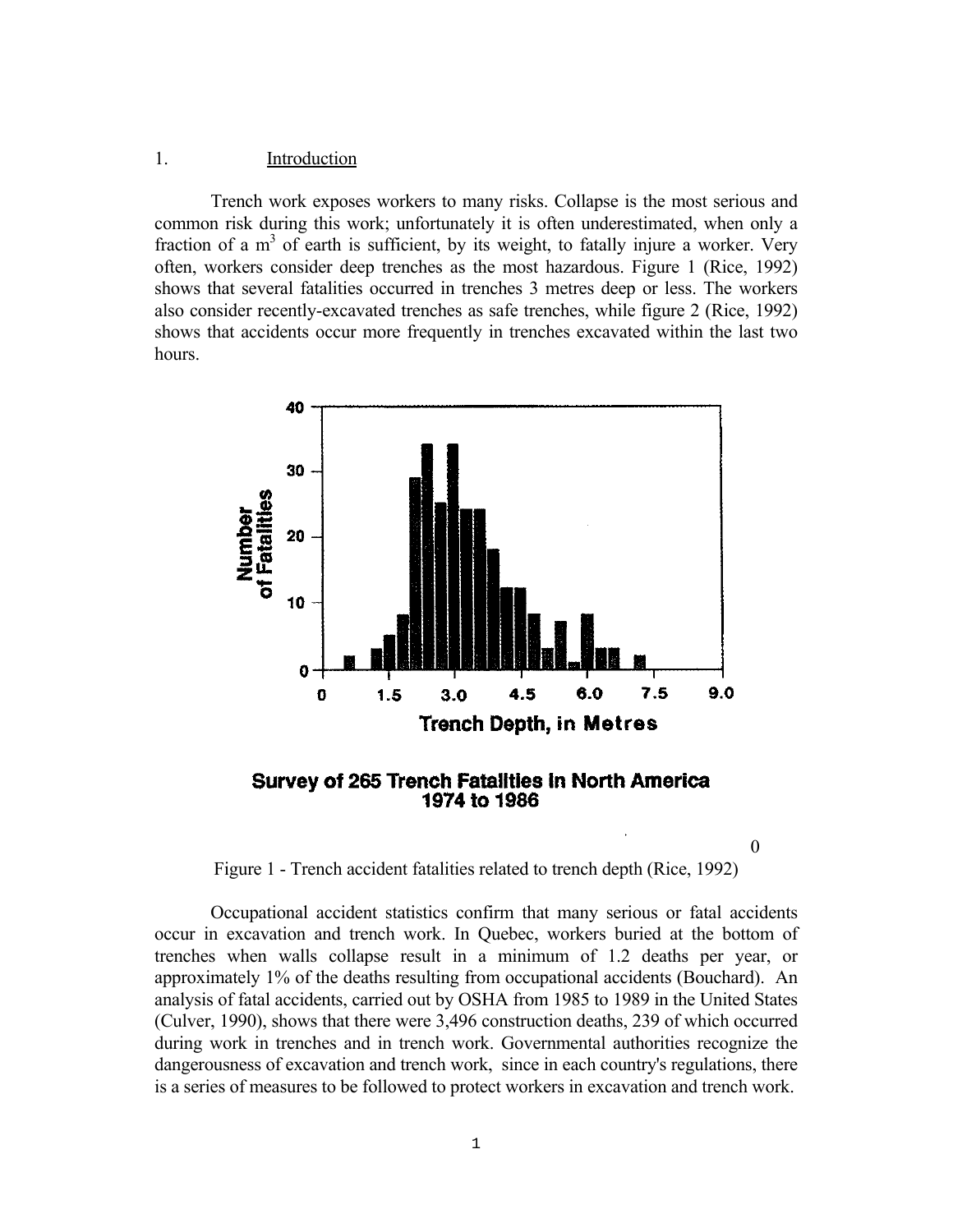

0

Figure 2 - Accidents related to length of time trench was open (Rice, 1992)

#### 2. Objective

 The objective of each regulation is to focus on a set of criteria that ensure occupational safety. The question then raised is the following: What criteria must be included in a regulation so that it is a good regulation? This is a difficult question to answer because the perception of the risks inherent in a task varies from person to person and from country to country. The Quebec Safety Code for the construction industry can be used to illustrate a good regulation. First, the Code includes a definition of the terms used and the general and specific provisions defining the legal framework for applying the regulation. The Quebec Code covers all construction work. It contains the most important construction-related aspects and is performance oriented. In addition, the equivalency principle in the Code offers users flexibility by allowing them to use methods based on trade practices that comply with the spirit of the Code. A standing review committee ensures that the Code is continually updated. These mechanisms are where the strength of the Quebec Safety Code for the construction industry lies.

 However, a good regulation for excavation and trench work must be more specific; it must first clearly identify the risks inherent in the nature of the work and the condition of the soils in which the work will be done. Risk identification will lead to a description of the soils and hydraulic conditions, and consequently a soil classification. This classification will then result in a prevention and protection strategy against the risks inherent in the nature of the work.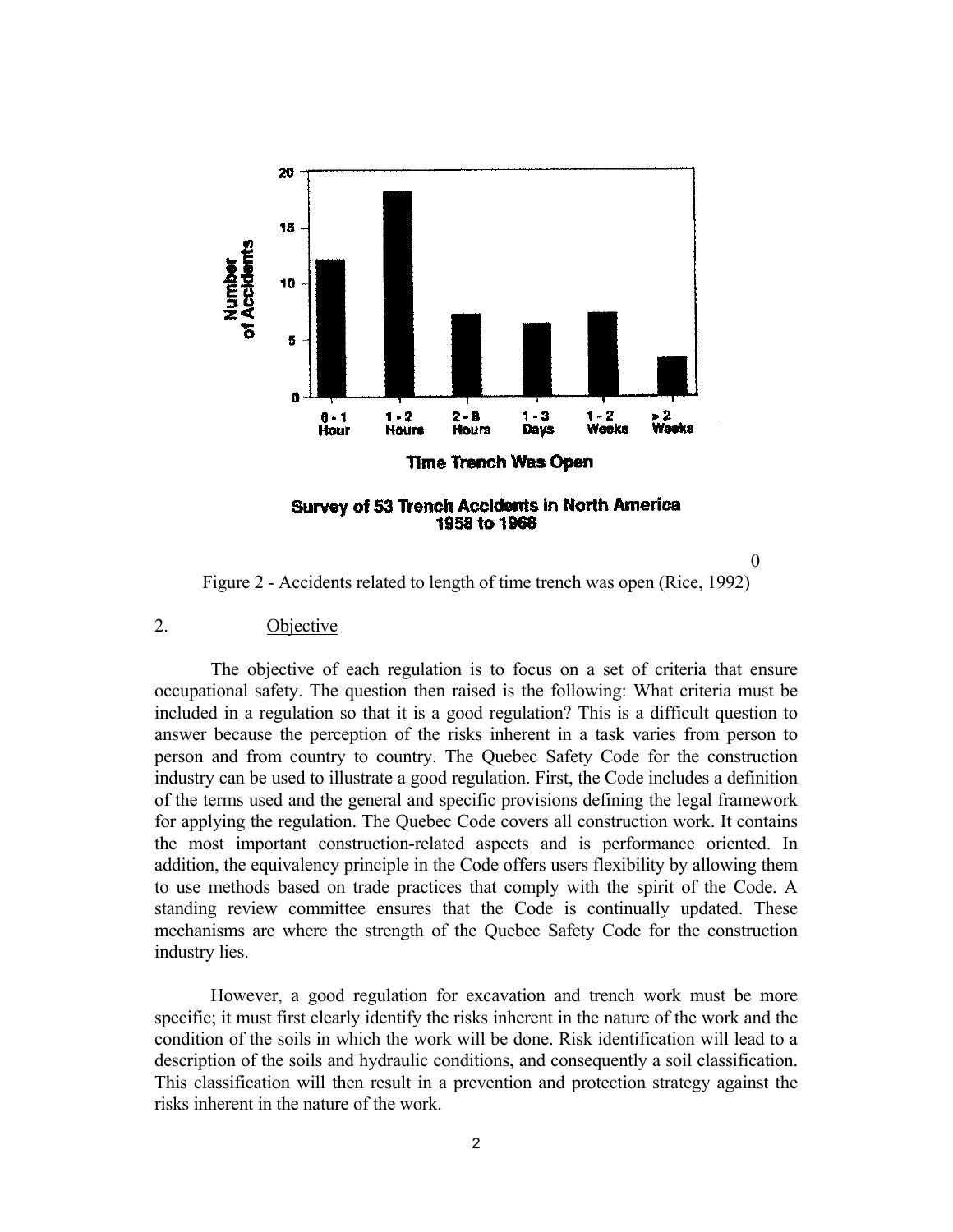### 3. Review of the regulations and guides

 In Quebec, trench work is mainly governed by article 3.15.3 of the Quebec Safety Code for the construction industry. For trenches used for burying water and sewer mains, the Quebec government has also published the "Devis normalisé sur les clauses techniques générales" relating to this work carried out by the Bureau de normalisation du Québec (BNQ). These two documents are complementary. The safety rules can be obtained from the Code, while the geometry of the trenches depending on the outlay of the pipes are obtained from the "devis normalisé". Note that the Quebec Safety Code for the construction industry contains no soil classification, nor a description of the hydraulic conditions, but instead a set of general criteria. The other provinces of Canada each have their respective regulations. Several guides also exist, such as the *Guide pratique de travaux de fouilles en tranchées* of the *Organisme Professionnel de Prévention du Bâtiment et des Travaux Publics (OPPBTP, 1989)*, and *Trenching Practice* of the *Construction Industry Research and Information Association (CIRIA, 1983)*. These guides give instructions based on a pertinent regulation for worker protection on construction sites.

 In the United States, besides complying with safety regulations of each state, excavation and trench work can be performed according to the provisions of *Part 1926 Subpart P - Authority* of *OSHA :*

- 1926.550 Scope, Application, and definitions applicable to this subpart;
- 1926.651 Specific Excavation Requirements;
- 1926.652 Requirements for protection systems; and the following appendices:
- *App A Soil Classification;*
- *App B Sloping and Benching;*
- *App C Timber Shoring for Trenches;*
- *App D Aluminium Hydraulic Shoring for Trenches;*
- *App E Alternatives to Timber Shoring;*
- *App F Selection of Protective Systems.*

 The description of the soils and the hydraulic conditions leads to a soil classification and the adoption of safe slopes based on this classification. The soil classification also allows a worker protection strategy to be established. If the soil does not allow a safe slope to be produced, shoring will be used for the trench. For unfavorable hydraulic conditions, a network of well points can be used to lower the water table to a level that does not jeopardize the safety of the walls.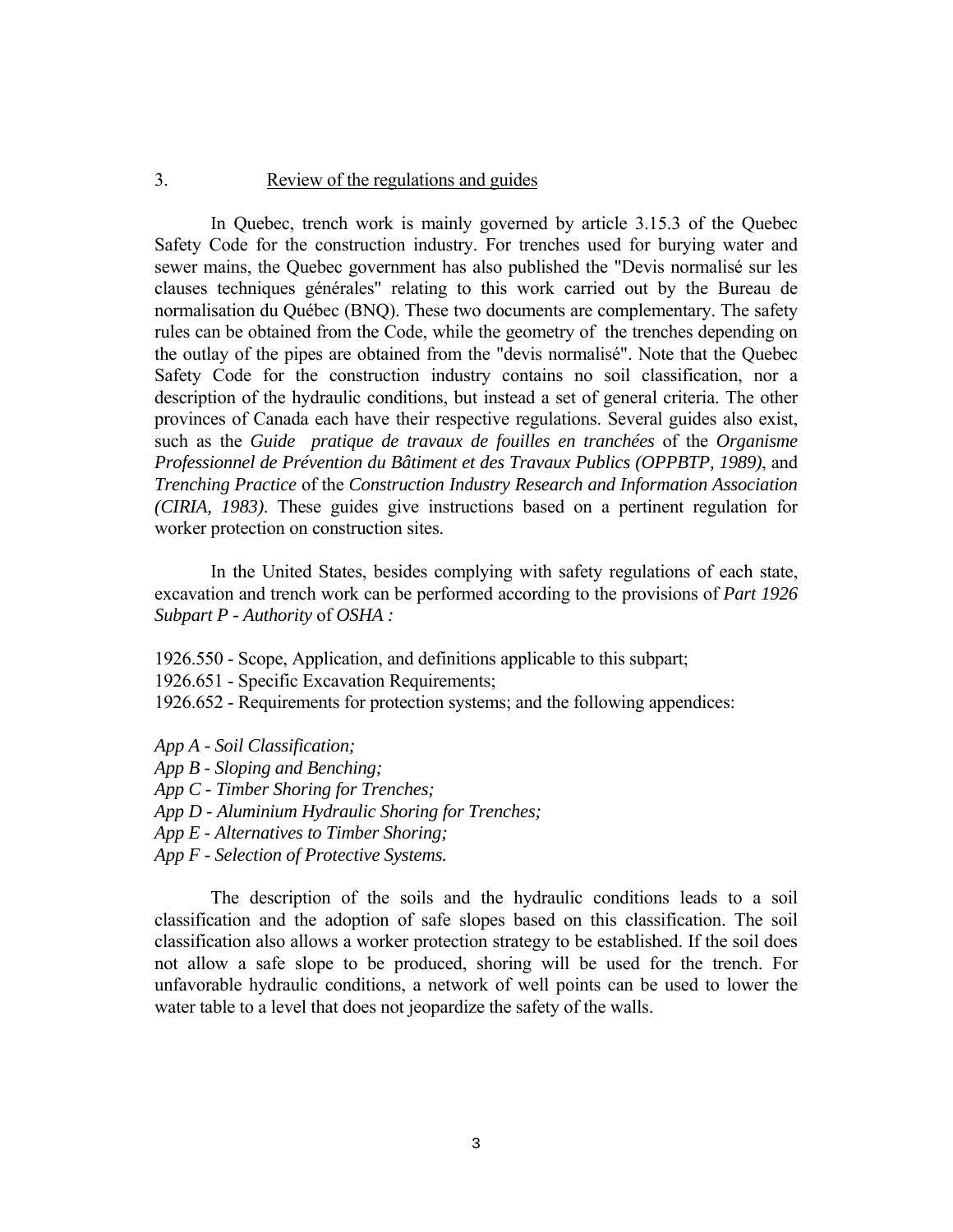### 4. Detailed analysis of the Quebec Safety Code for the construction industry 4.1. Loose deposits in Quebec

 Loose deposits in Quebec are linked to the Wisconsin Glaciation and the events that followed glacial retreat (figure 3). During this retreat, the glacial front moved back and forth, and salt water invaded the interior of the continent and large lakes were formed (figure 4). As a result, there are 3 main classes of loose deposits:

1) In elevated locations, namely Laurentia and the Appalachians, rock outcrops predominate and are intersected by moraine, sand and gravel deposits.

2) The lowlands to the south of James Bay are covered with water-laid clays from Ojibway Lake, and in the northern part, with marine clays from the Tyrrell Sea.

3) The lowlands of the St. Lawrence basin and the Saguenay are mainly covered with deposits of marine clay intersected here and there by fluvioglacial sand and gravel deposits (e.g., Champlain Sea, Laflamme Sea).

 These last deposits cover the urbanized part of Quebec, and are therefore located where most of the excavation takes place (figure 4). The geotechnical properties of these soils are presented in table I. Marine clays are sensitive clays which occasionally produce quick clay flows of several square kilometers.

|    |                                          | <b>Total Specific</b><br>weight | <b>Total stress</b>    | <b>Effective Stresses</b> |                |
|----|------------------------------------------|---------------------------------|------------------------|---------------------------|----------------|
|    |                                          | $\gamma$ (kN/m <sup>3</sup> )   | $C_u$ (kPa)            | $C'$ (kPa)                | $\varphi$ '(°) |
|    | Compact<br>moraine deposits              | $20 - 23$                       | $100 - 200$            | $0 - 15$                  | 36-44          |
| П  | Overconsolidated clays<br>Cemented sands | 17-21                           | 50-100<br>NA.          | $0 - 10$                  | $32 - 36$      |
| Ш  | Medium clays<br>Fine sands               | 17-19                           | $25 - 50$<br><b>NA</b> | $\Omega$                  | $25 - 35$      |
| IV | Sensitive loose<br>Clays                 | $15 - 17$                       | $10 - 25$              | $0-10$                    | $20 - 30$      |

# Table I Typical values - Shear strength parameters Loose deposits in Quebec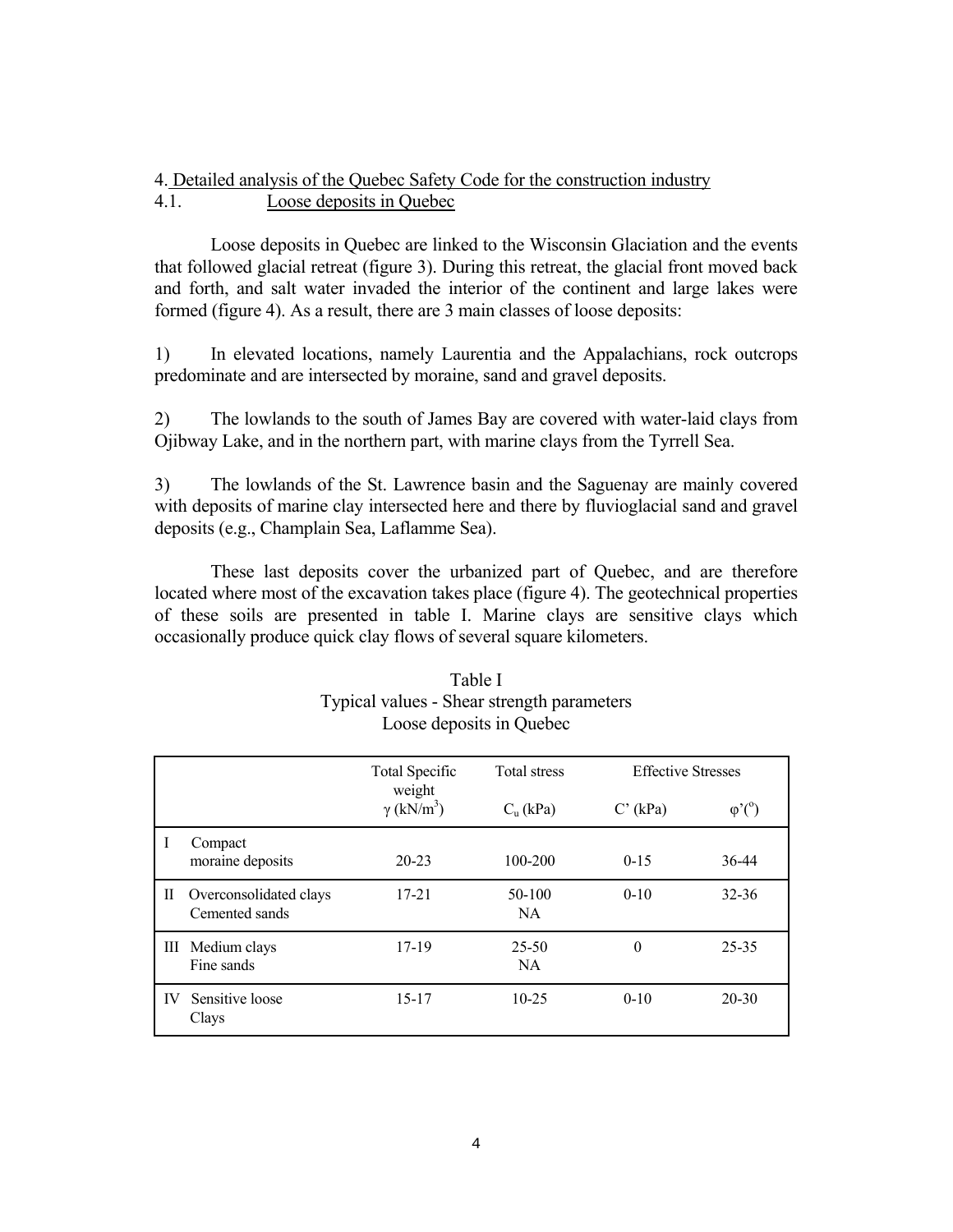

Figure 3 -Loose deposits in Quebec linked to Wisconsin Glaciation (Ballivy et al, 1975)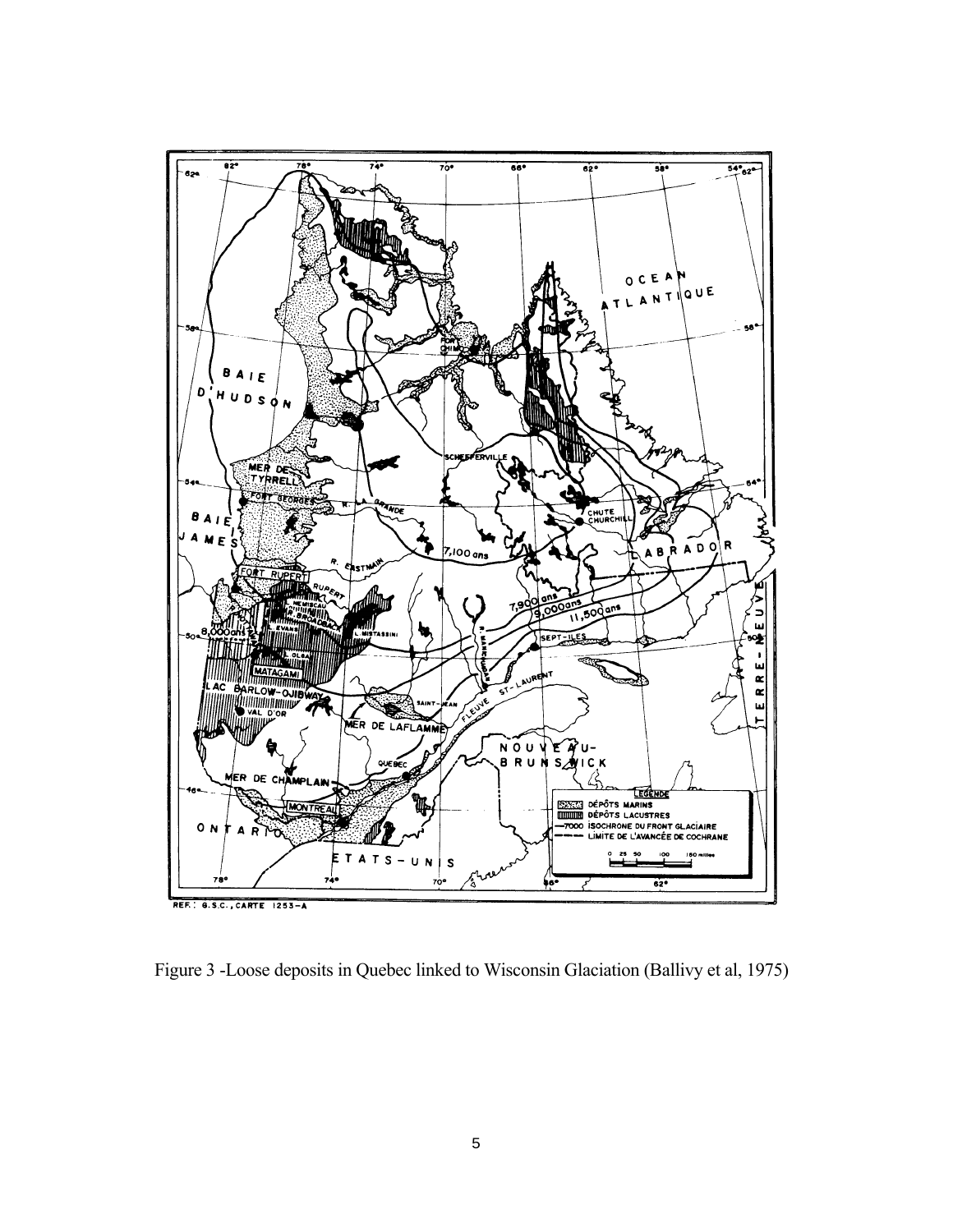

Figure 4 - Creation of major lakes (Lafleur et al., 1987)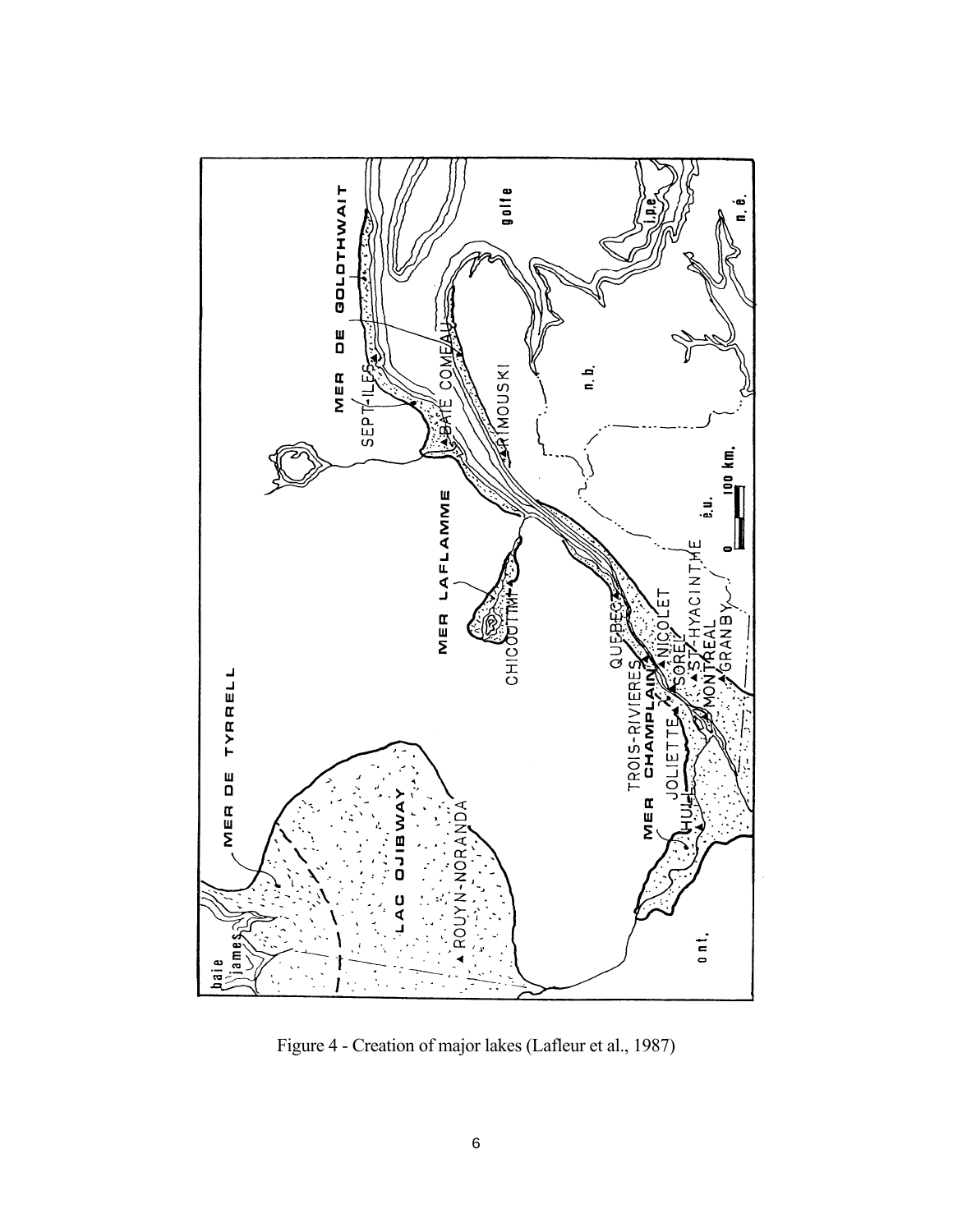### 4.2. Article 3.15.3 of the Quebec Safety Code

 For excavations, article 3.15.3 presents the criteria for determining whether shoring is required or not. The first criterion is the presence of a worker at the bottom of the trench. If no worker has to descend to the bottom of the trench, shoring is not required even if workers are working at the top of the slope. While complying with the spirit of the Code, in the event the wall of the excavation collapses, the workers at the top of the slope can be carried to the bottom of the excavation and be seriously or fatally injured, particularly if the excavation is done in sensitive clay.

#### 4.2.1. Sound rock

 The second criterion is the presence of sound rock. The Quebec Safety Code for the construction industry defines sound rock as being "*rock that cannot be excavated otherwise than by blasting*". This definition is an excavation contractor's definition and not a geomechanical definition appropriate to the problem of slope stability. In chapter 2 of section IV, Excavations: Hazard Recognition in Trenching and Shoring, OSHA defines *stable rock* as follows:

*Stable rock is natural solid mineral matter that can be excavated with vertical sides and remained intact while exposed. It is usually identified by a rock name such as granite or sandstone. Determining whether a deposit is of this type may be difficult unless it is known whether cracks exist and whether or not the cracks run into or away from the excavation.* 

 This definition goes one step further because it makes use of geomechanical concepts such as weather resistance and the presence of discontinuities with unfavorable orientations.

 The definition of stable rock by Hoek and Bray (Hoek and Bray, 1981) is broad, imprecise and complex. They define the rock instead in geological terms such as rock material, rock mass, waste rock, with or without discontinuities, major discontinuities and continuities respectively. These factors are very important because they affect the rock's behavior. One must admit that the definition of sound rock, even by experts, is broad, imprecise and very complex. These definitions are suitable for the rock mechanics engineer, but they do not necessarily provide a clearer definition of sound rock that can be used by excavation contractors.

 In trench excavation work, the discontinuities present in the rock mass control its behavior; this is what rock mechanics engineers call surface behavior with low ground pressures as compared to the behavior at great depth in an underground mine for example. Thus the rock mass can be compared to a pile of boulders with total interlocking. As a result, the definition of "sound" rock will depend on the orientation of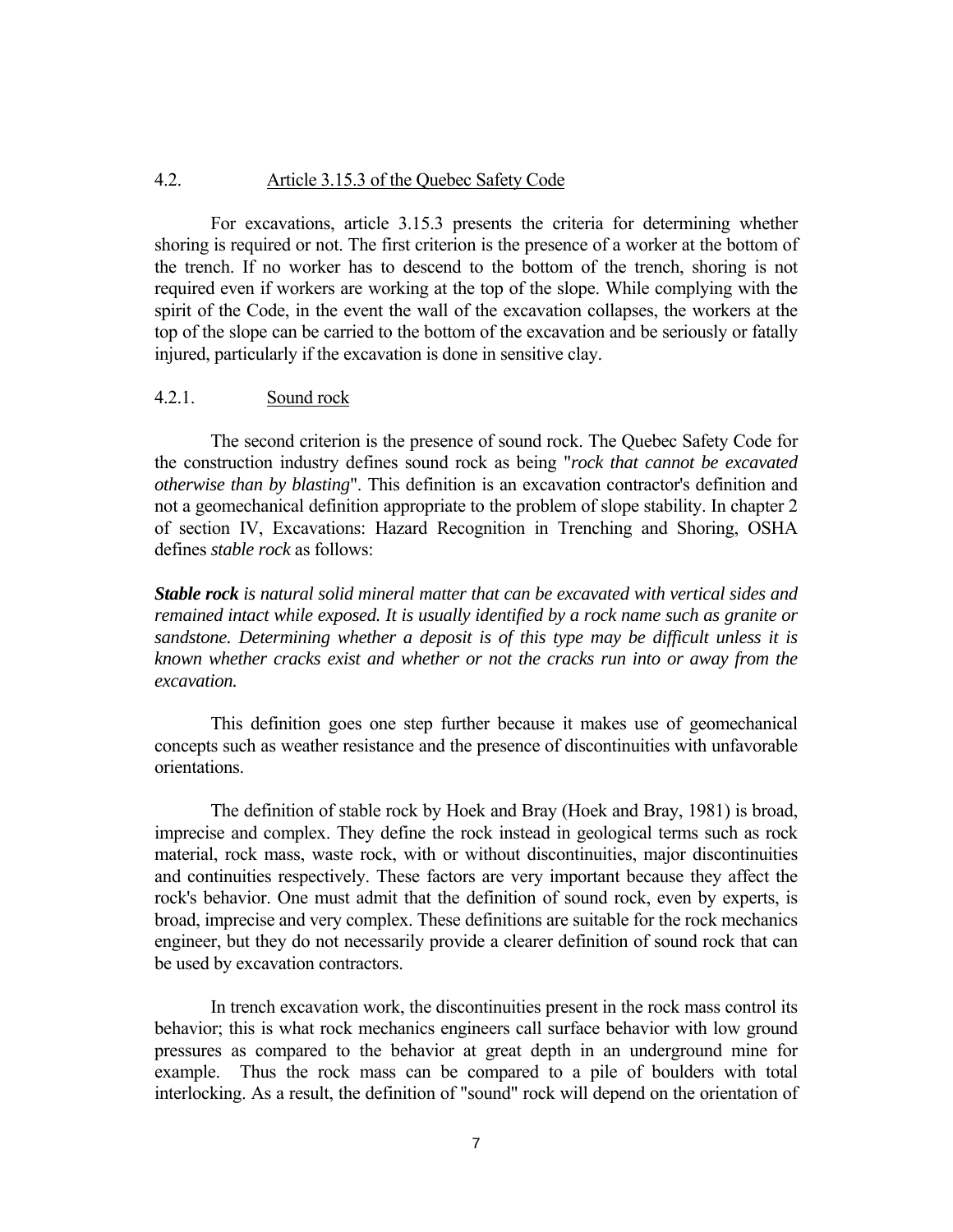the excavation in relation to the discontinuities. For example, the rock mass in figure 5, with folds oriented as illustrated, can be considered as "sound" rock if the structure is built as illustrated. However, the rock mass in figure 6, with folds having the same



Figure 5 -Rock mass with discontinuities considered as "sound" rock with the structure oriented along the thick line



Figure 6 -Rock mass with discontinuities which cannot be considered as "sound" rock with the structure oriented along the thick line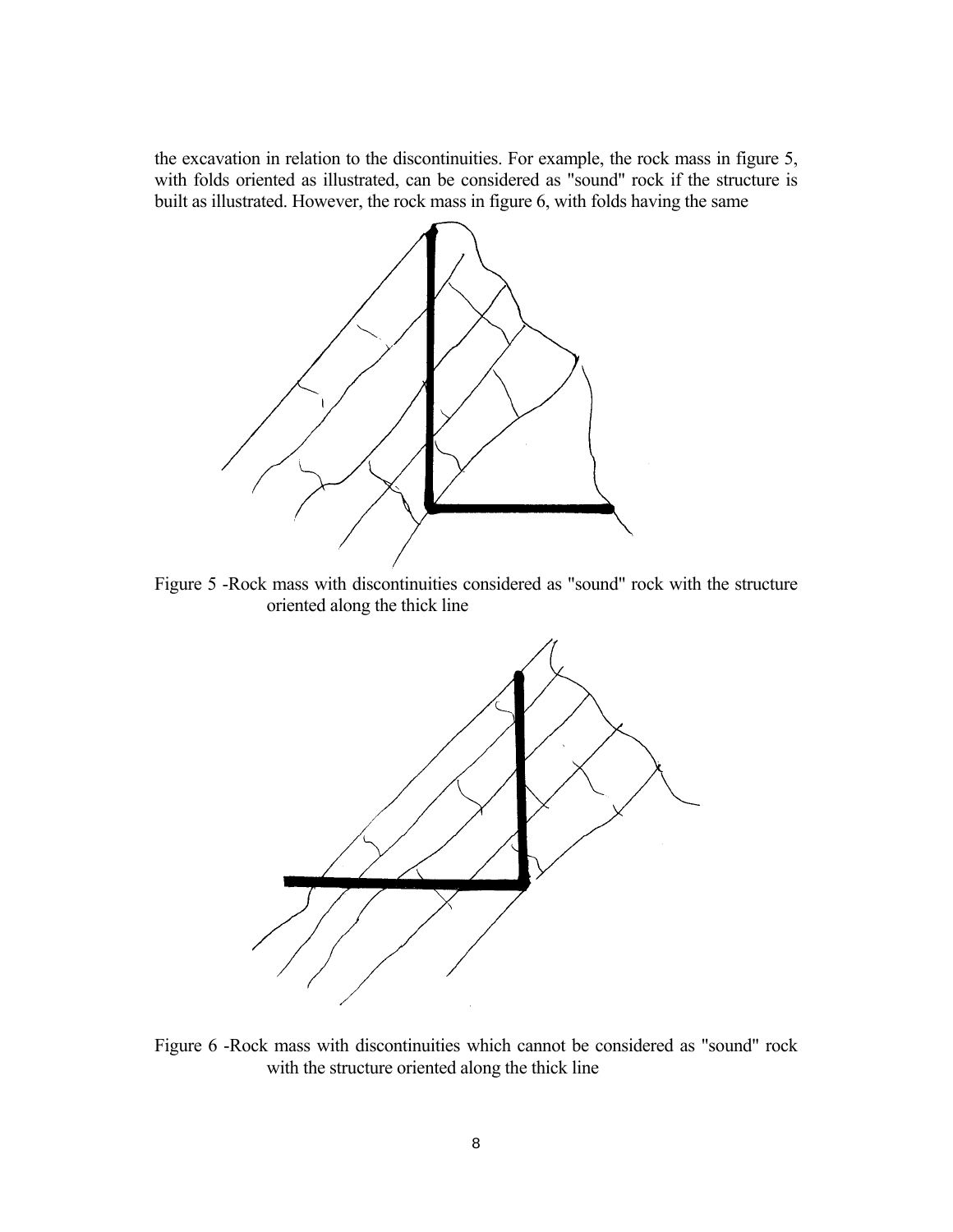orientation as in figure 5, is clearly not "sound" rock for the structure because the folds represent sliding surfaces that lead towards the excavation. In addition to the orientation of the discontinuities, the average spacing between them compared to the dimensions of the excavation must be considered and may result in stable conditions (figure 7).



Figure 7 -Rock mass with discontinuities considered as "sound" rock due to the scale of the structure built along the thick line

 Figure 8 illustrates a trench excavated in rock (shale) that closed following the failure of one of its walls, resulting in the death of a worker working in the trench. The slope of the walls is approximately 1H:5V. With the orientation of the discontinuities, the left wall (SE - southeast) is stable; however, in the right wall (NW (NO for nordouest in figure 8) - Northwest), the rock slabs inclined towards the trench are free to move downwards under the effect of gravity. Only friction on the surface of the dominant plane retains the mass. Since this surface was already smooth, it could not retain a material already loosened by the excavation activities.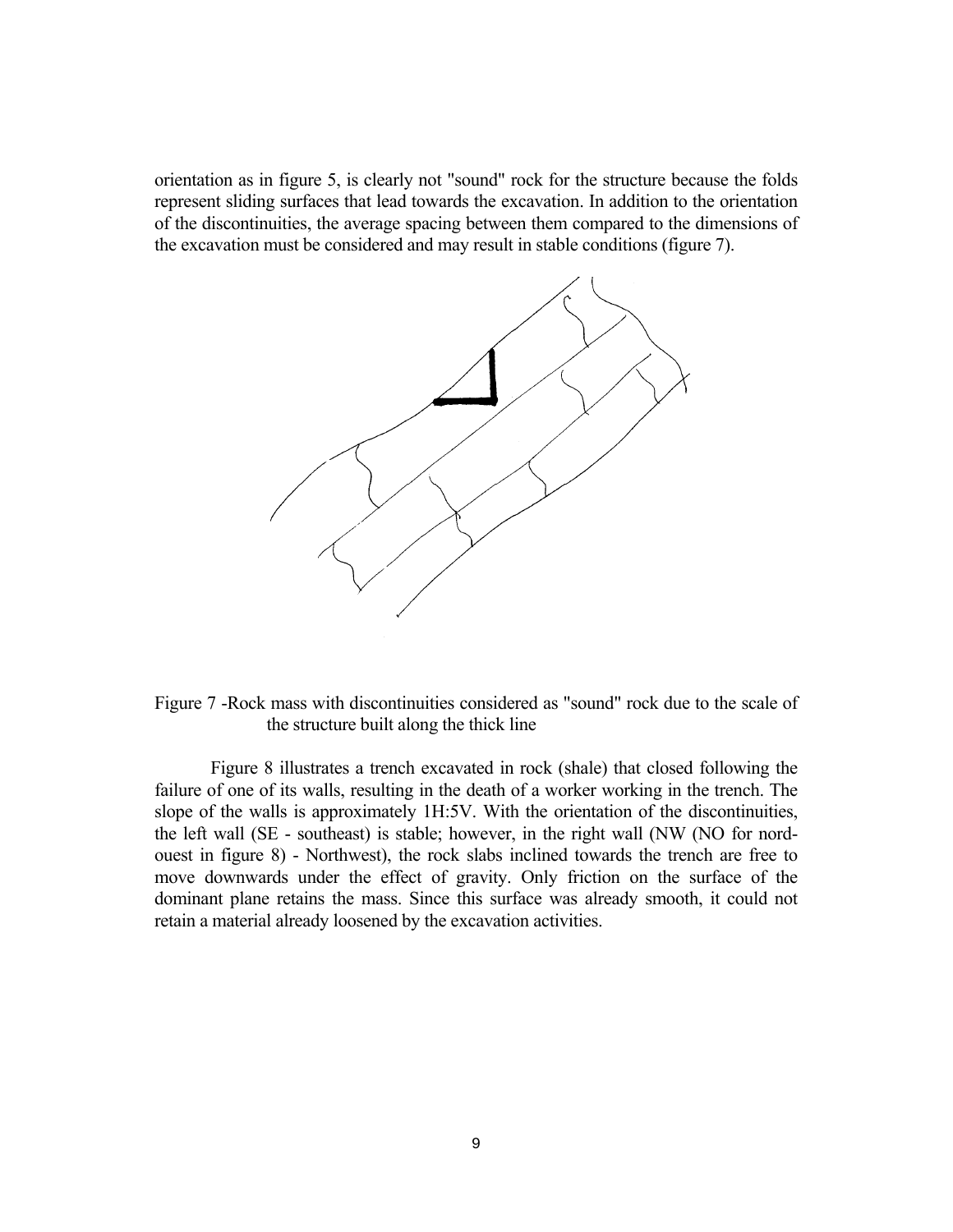

Figure 8 - Trench excavated in rock (shale) where a death occurred (Chagnon)

#### 4.2.2. Safe slopes and type of soil

The third criterion mentions a so-called safe slope of  $45^\circ$  without mentioning the type of soil and the presence of a water table. All soil mechanic engineers state: *the maximum allowable slope of a wall depends mainly on the type of soil present and the water table conditions*. Depending on the type of soils present and the water table conditions, the walls of all trenches will collapse if they are not shored. This can take 10 minutes, an hour, a month; it is only a question of time.

 A study of the strength of excavation walls in relation to their slopes was carried out by Lafleur et al. (1988) in a soft clay deposit ( $c<sub>m</sub> = 8$  KPa and  $\varphi<sub>m</sub> = 23<sup>o</sup>$ ), typical of the Champlain Sea at Mont-Saint-Hilaire, Quebec. This is one of the rare studies of realistic scale that was carried out in soft clay to investigate the stability of the slopes of an excavation. The project consisted of excavating to a depth of 8 meters and of giving the walls angles of  $45^{\circ}$ ,  $34^{\circ}$ ,  $27^{\circ}$ , and  $18^{\circ}$  in soft clay as illustrated in figure 9. The 45 degrees slope was the first to give; a major collapse occurred in this slope. In the  $34^\circ$ slope, two major breaks appeared a few days after excavation. Minor movements were observed in the 27° wall. The 18° slope held, even several years after excavation. This study clearly shows that the Quebec Safety Code for the construction industry is not stringent enough, particularly when it does not take into account the nature of the soil.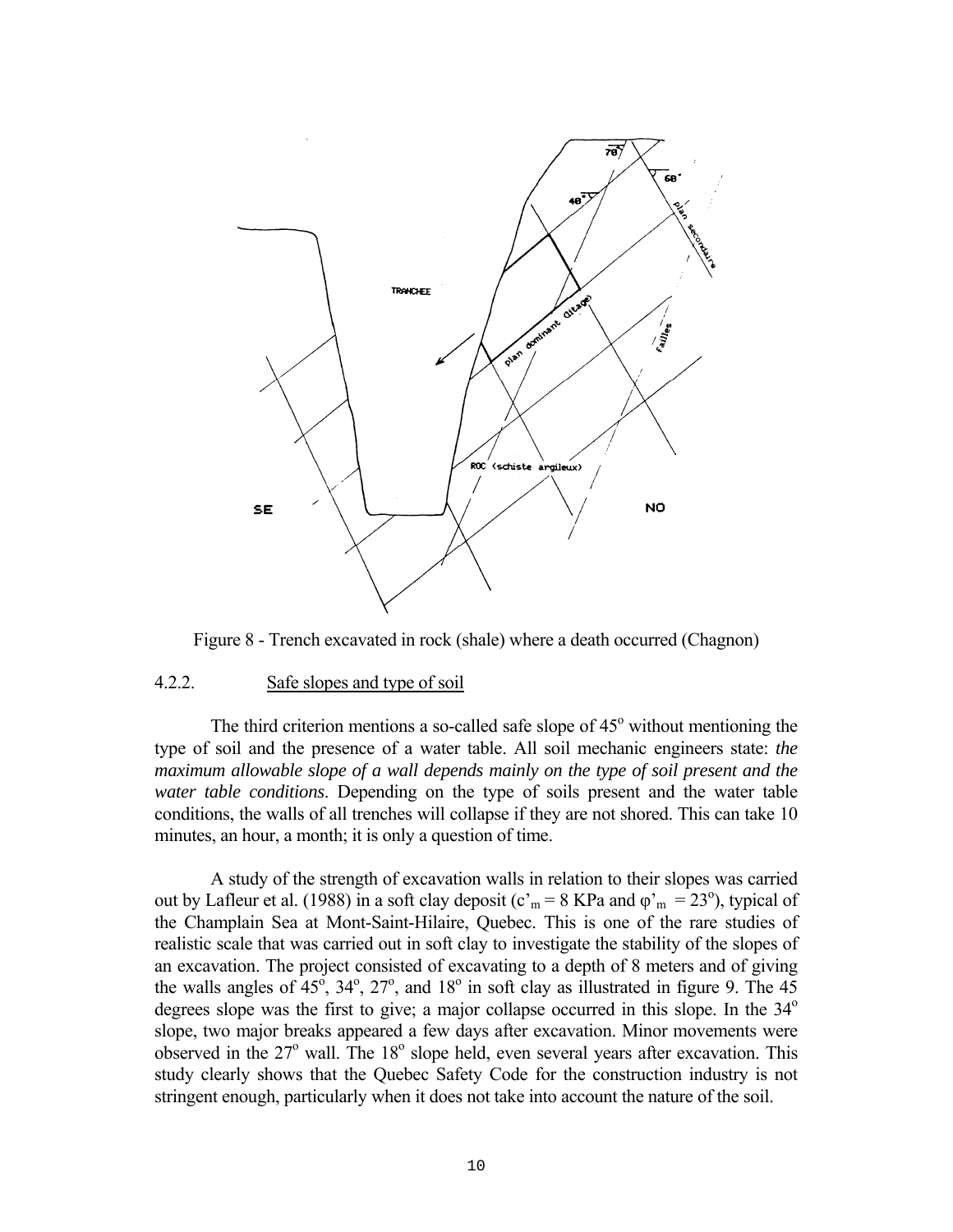

Figure 9 - 8-metre deep excavation with walls of  $45^\circ$ ,  $34^\circ$ ,  $27^\circ$ , and  $18^\circ$ 

All in all, it seems that a  $45^\circ$  slope in soft clay would comply with the Quebec Safety Code for the construction industry, while the study by Lafleur et al. clearly shows that a  $45^\circ$  slope in soft clay is unsafe. Slopes of  $45^\circ$  would be effective in moraine. For sand and gravel soils, 45<sup>°</sup> slopes could be excavated from the bottom. For clay soils, the slopes would have to be inclined  $18^{\circ}$  from the bottom. Clay soils are present in most urbanized zones in Québec.

# 5. Content of a good occupational health and safety regulation for excavations and trenches

# 5.1. A good occupational health and safety regulation

 In general, a good occupational health and safety regulation focuses first on identifying the risks inherent in the work to be carried out. Once the risks have been identified, the possible solution scenarios for eliminating risks of danger at source must be considered first. If this is impossible, the risks must be controlled and the means for protecting the workers against these risks must be considered. The Act respecting occupational health and safety of Quebec, the guides of the OPPBTP, and the occupational health and safety directives published by the European Community take this approach.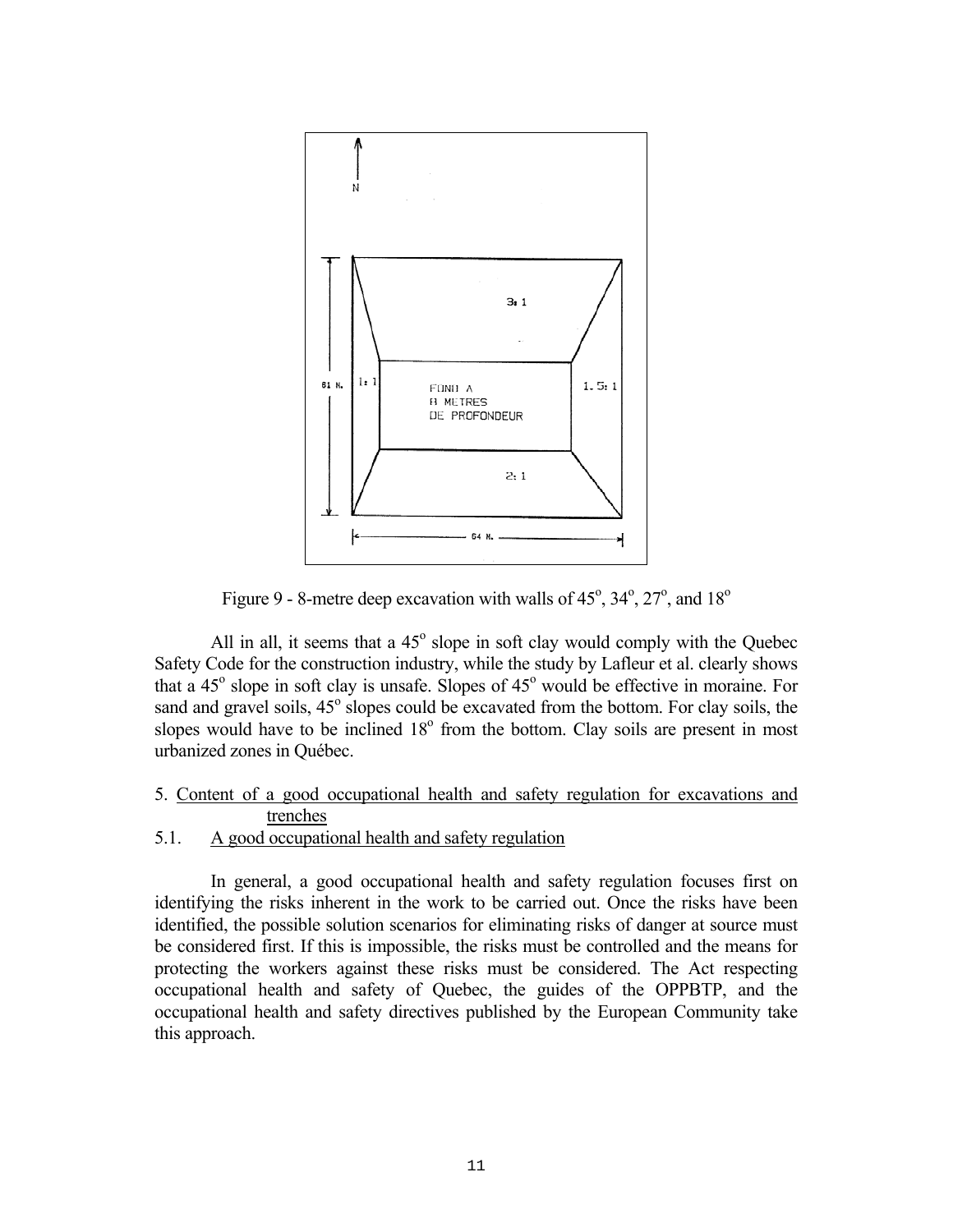# 5.2. Excavation and trench work

# 5.2.1. Risk identification

 Risk identification for excavation and trench work necessarily involves a description of the soils and hydraulic conditions (presence of a water table) in which the work will be done, since the soils are the causal agents of injuries. The description of the surrounding soils inevitably leads to a soil classification; this in turn allows a prevention strategy to be established which focuses first on the elimination of hazards at source. If elimination at source is impossible, the workers in the trenches and excavations must be protected.

Soil classification is the basis for the following regulations:

- Part 1926 Subpart P Excavations from OSHA;
- · New regulations on trenches and excavations of Ontario;
- · Certain guides such as those of OPPBTP and CIRIA.

This classification unfortunately does not appear in the Quebec Safety Code for the construction industry.

# 5.2.2. Elimination of risks at source

 For certain duct installation or repair work, the *Trenchless* method eliminates the risks at source since excavation is unnecessary for this work. This method does not apply to all work, but it should be considered when developing the specifications. For some countries such as Canada, the use of thermal insulating backfill avoids the break or failure of mains during very cold weather. This type of fill is currently being used by some cities in Canada.

 The use of safe slopes based on the nature of the soil also eliminates the risk of collapse at source. This is the oldest technique used to ensure that the excavation is safe; it is not necessarily the most economical since it requires a large area and the removal of a large volume of cut. The slopes would be suitable for a rural environment, but not for an urban environment, where the volume of cut must be minimized in order to avoid general obstruction.

# 5.2.3. Shoring

 If elimination at source is a problem, the workers must be protected as a last resort by shoring the walls. The use of shoring depends on the type of soils present and the surrounding conditions, which brings us back to the starting point, namely soil classification.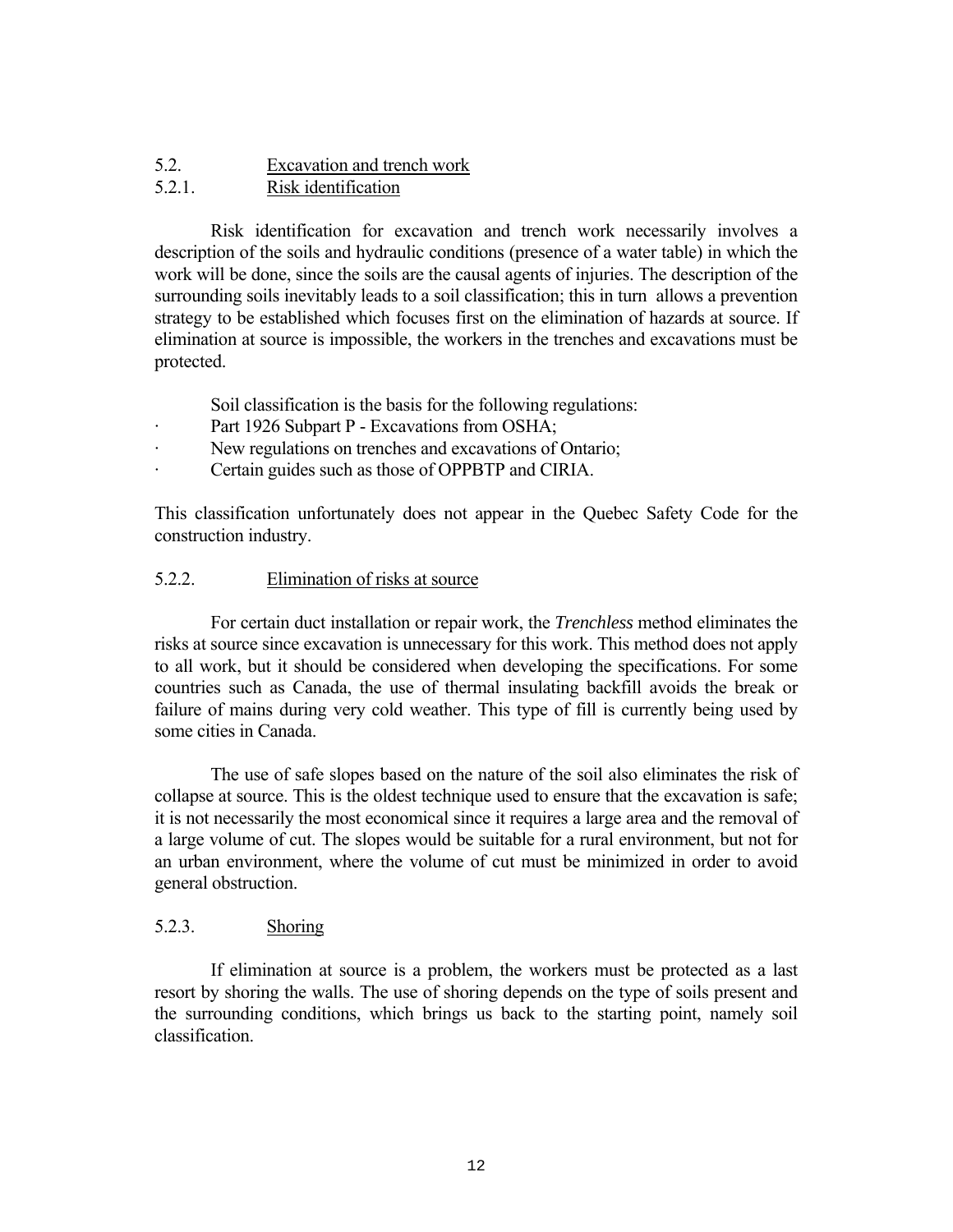### 6. Analysis of several regulations

 Part 1926 Subpart P - Excavations from OSHA in the United States, the Regulation for Construction Projects of Ontario, Canada, and certain guides for excavation work such as from the OPPBTP and CIRIA, all involve the nature of the soils in the maximum slopes, while the Quebec Safety Code for the construction industry disregards this important information. An analysis of a few regulations will allow more precise, clear and easily implemented rules to be formulated. As a reminder, the Quebec Safety Code for the construction industry has already been analyzed in section 4.

 The OSHA, Part 1926 Subpart P - Authority bases its regulation on the classification of the soil where the excavation occurs. This is based on the following documents: "1926.550 - Scope, Application, and definitions applicable to this subpart, 1926.651 - Specific Excavation Requirements, 1926.652 - Requirements for protection systems", and the following appendices: "App A - Soil Classification, App B - Sloping and Benching, App C - Timber Shoring for Trenches, App D - Aluminium Hydraulic Shoring for Trenches, App E - Alternatives to Timber Shoring, and App F - Selection of Protective Systems".

 American regulations go into greater detail by separating the means of protection against collapse from the excavation. It recommends maximum slopes based on the type of soils, and provides the pertinent details for the design of protection systems. The appendices provide information on the types of shoring to be used. Appendix F gives an algorithm allowing the person doing the work to establish the type of protection appropriate for his work.

 The Regulation for Construction Projects of Ontario (Ontario Ministry of Labour, 1981) includes a definition of the terms used and the general and specific provisions for the legal framework for the regulation. Part III (sections 222 to 242) gives the requirements for excavation and trench work. These requirements are also based on the classification of the soil where the excavation is done.

 The practical guide "Travaux de fouilles en tranchées" of the OPPBTP and "Trenching Practice" from CIRIA supply methods based on current regulations in their respective countries. The OPPBTP guide is based on the risks present in the soils where the excavation work is being carried out, construction-site organization, bank sloping (maximum slopes) and shoring. Laws, regulations, recommendations and health and safety guidelines are found in the appendix to the guide.

 The "Trenching Practice" guide from CIRIA focuses on the risks involved in excavation work, the depth of the trenches, earth movement, soil identification, the hydraulic conditions in the soils, and the different shoring methods available. The regulation, the notes on the wood, extracts from "Construction Regulations 1961", and a checklist for the supervisor are found in this guide's appendices. Table II briefly summarizes the different aspects of each document.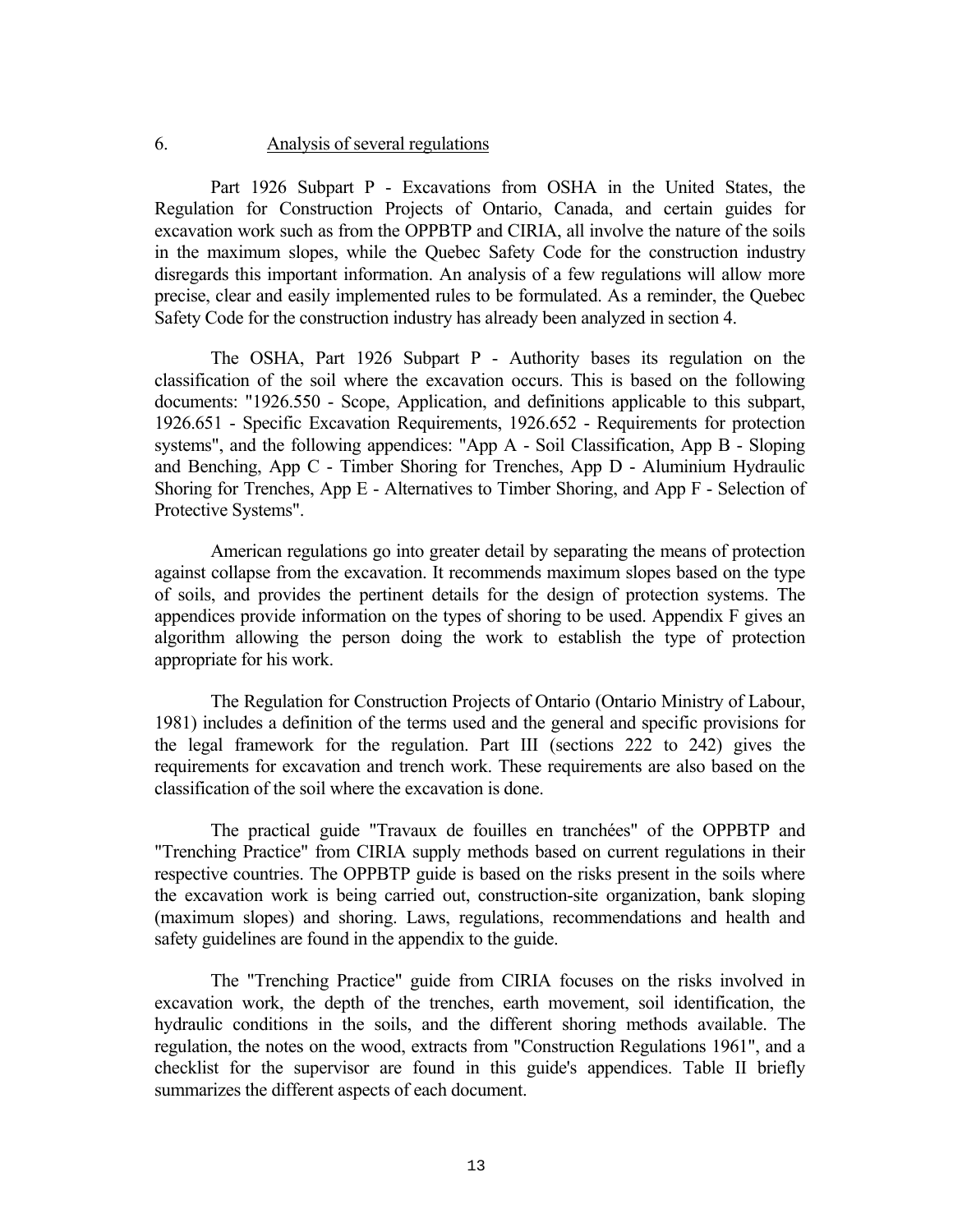| Regulations/<br>Guides | Soil<br>Classification                | Safe slopes                             |                                                         | Shoring<br>required if safe<br>slopes are not<br>used |
|------------------------|---------------------------------------|-----------------------------------------|---------------------------------------------------------|-------------------------------------------------------|
|                        |                                       | H:V                                     | Degrees                                                 |                                                       |
| Ontario                | Rock                                  |                                         |                                                         | no                                                    |
|                        | Types I & II                          | 1H:1V<br>$1.2 \text{ m from}$<br>bottom | $45^\circ$                                              | yes                                                   |
|                        | Type III                              | 1H:1V                                   | $45^{\circ}$                                            | yes                                                   |
|                        | Type IV                               | 3H:1V                                   | $18.5^\circ$                                            | yes                                                   |
| <b>OSHA</b>            | Stable rock                           |                                         | $90^\circ$                                              | no                                                    |
|                        | Type A                                | $\frac{3}{4}H:1V$                       | $54^\circ$                                              | yes                                                   |
|                        | Type B                                | 1H:1V                                   | $45^\circ$                                              | yes                                                   |
|                        | Type C                                | $1\frac{1}{2}H:1V$                      | $34^\circ$                                              | yes                                                   |
| Quebec                 | None                                  |                                         | $45^{\circ}$                                            | art. 3.15.3                                           |
| <b>OPPBTP</b> Guide    | Rocky terrain                         |                                         | Mechanical study<br>of the soils, but _<br>$60^{\circ}$ | see guide                                             |
|                        | Loose terrain<br>without cohesion     |                                         | Ħ                                                       | Ħ                                                     |
|                        | Loose terrain with<br>cohesion        |                                         | Ħ                                                       | 11                                                    |
| <b>CIRIA</b> Guide     | Granular                              |                                         | $35/45^{\circ}$                                         | see guide                                             |
|                        | Cohesive                              |                                         | $20/45^{\circ}$                                         | 11                                                    |
|                        | Mixed soils                           |                                         | depends on soil                                         | 11                                                    |
|                        | Fill                                  |                                         | depends on fill                                         | 11                                                    |
|                        | Rock<br>(see guide for<br>definition) |                                         | vary with<br>orientation of<br>planes                   | no                                                    |

 Table II Examples of regulations - Analysis of several regulations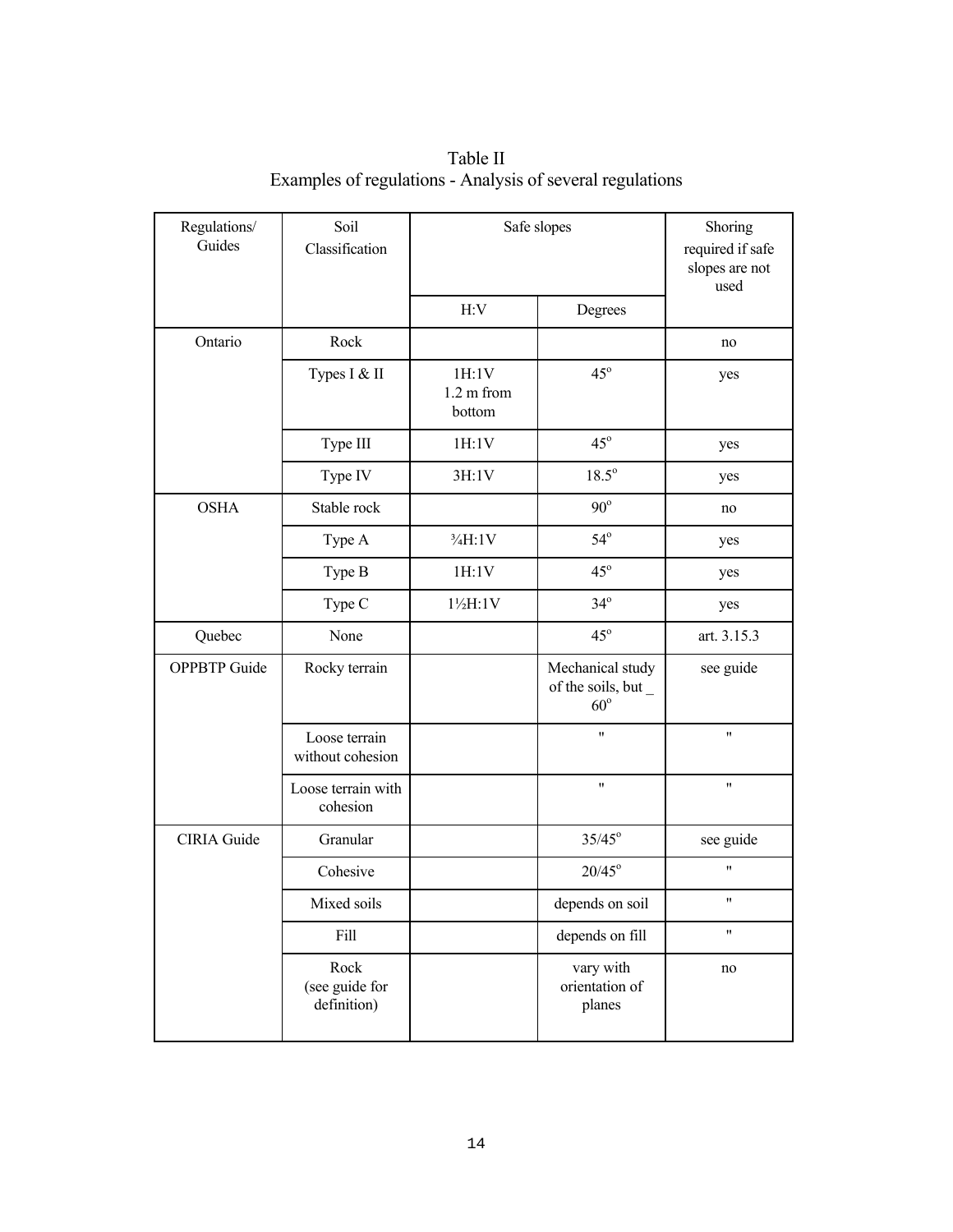### 7. Proposal

 For excavation and trenching work, article 3.15.3 of the Quebec Safety Code for the construction industry and standard NQ 1809-300 leave the excavation contractor with general concepts and may introduce some confusion which may result in accidents. The detailed analysis of article 3.15.3 of the Quebec Safety Code for the construction industry in section 4 reveals these contradictions. If no worker has to descend to the bottom of the trench, there is no need for shoring even if workers are working on the top of the slope. The definition of sound rock, even by experts in the field, is broad and complex and provides no further clarifications. The use of a  $45^{\circ}$  slope in any kind of soil, particularly soft clay, is unsafe. Since the slopes to be given to the walls and the type of shoring chosen depend mainly on the characteristics of the soil where the excavation is being done, inspiration could come from the soil classification proposed by Lafleur (1989). Table III illustrates this soil classification. Figure 10 illustrates the maximum slopes permitted with this classification.

### 8. Conclusion

 In Quebec, trench work is mainly governed by article 3.15.3 of the Quebec Safety Code for the construction industry. This article presents a set of basic rules for the prevention of work-related accidents. Article 3.15.3, even correctly applied, may generate contradictions that lead to confusion. As with any good occupational health and safety regulations for excavation and trench work, the Quebec Safety Code for the construction industry should be more specific. It must include a definition of the terms used, a set of general criteria, risk identification, a description of the soils and hydraulic conditions, and a soil classification. These aspects will allow a prevention strategy to be established, and risks to be eliminated at source. The use of the trenchless method, and the maximum slopes permitted in relation to the type of soils, may eliminate the risks at source. If elimination at source is impossible, shoring is necessary.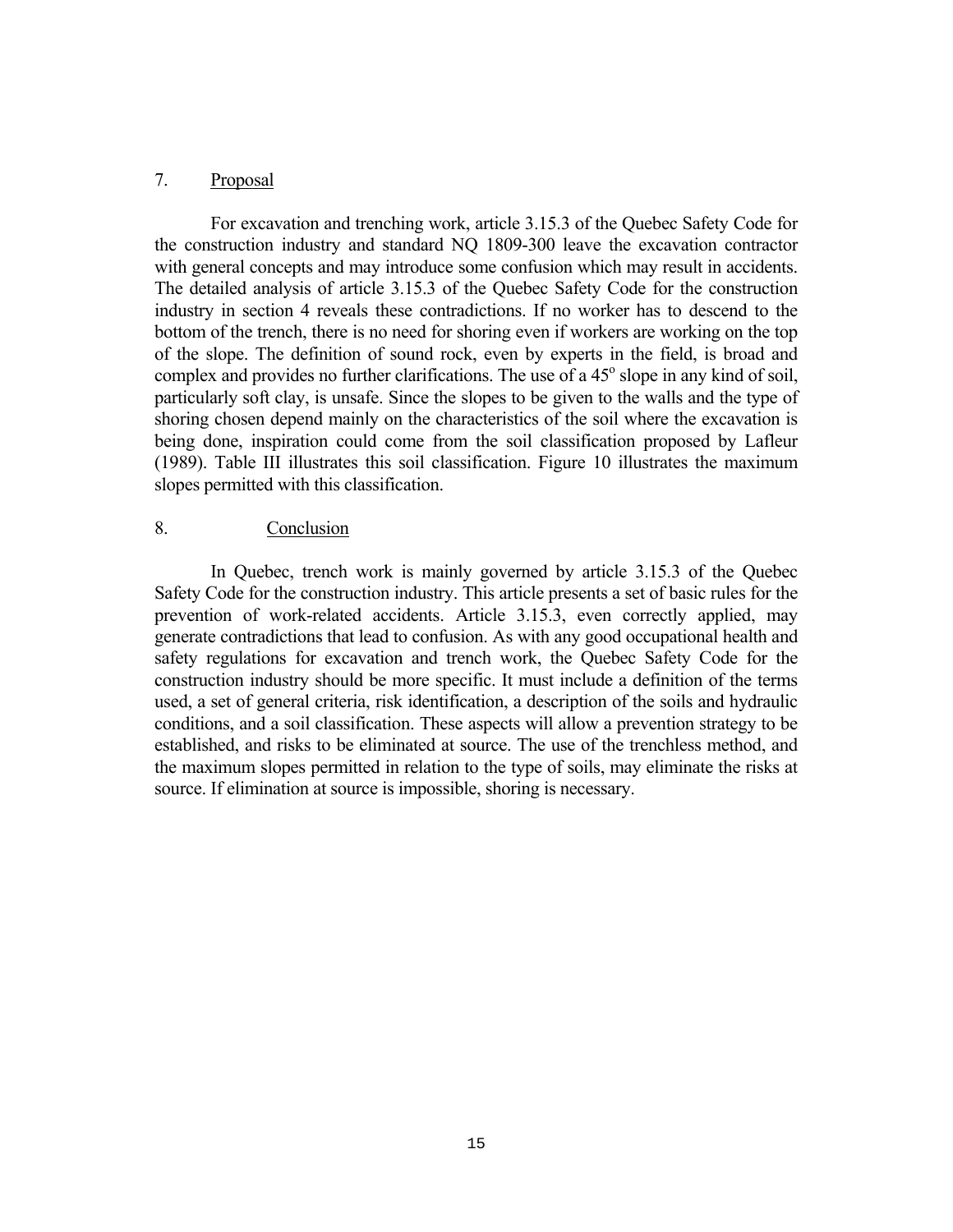| $-I -$<br>Hard, solid, resistant<br>■ Can be excavated only with mechanical equipment<br>■ Low water content                                                                                                                                                                              | example:<br>compact moraine                                |
|-------------------------------------------------------------------------------------------------------------------------------------------------------------------------------------------------------------------------------------------------------------------------------------------|------------------------------------------------------------|
| $-$ II $-$<br>■Cracks and crumbles<br>■Average resistance<br>Difficult to excavate with manual tools<br>Shows a firm appearance after excavation<br>$-$ III $-$<br>Of granular appearance<br>Soft or slightly compacted consistency<br>Easily excavated with manual tools                 | example:<br>stiff clay<br><i>example</i> :<br>sand, gravel |
| $\blacksquare$ If dry, it piles in the form of a cone<br>$\blacksquare$ If moist, it flows or slides<br>$-IV -$<br>■Muddy appearance<br>■Crumbles easily or flows if not immediately supported<br>Exerts significant pressure on the shoring of the support system<br>■High water content | example:<br>soft clay                                      |

**TABLE III Soil classification proposed by Jean Lafleur**



Figure 10 - Slopes recommended by Lafleur (1989)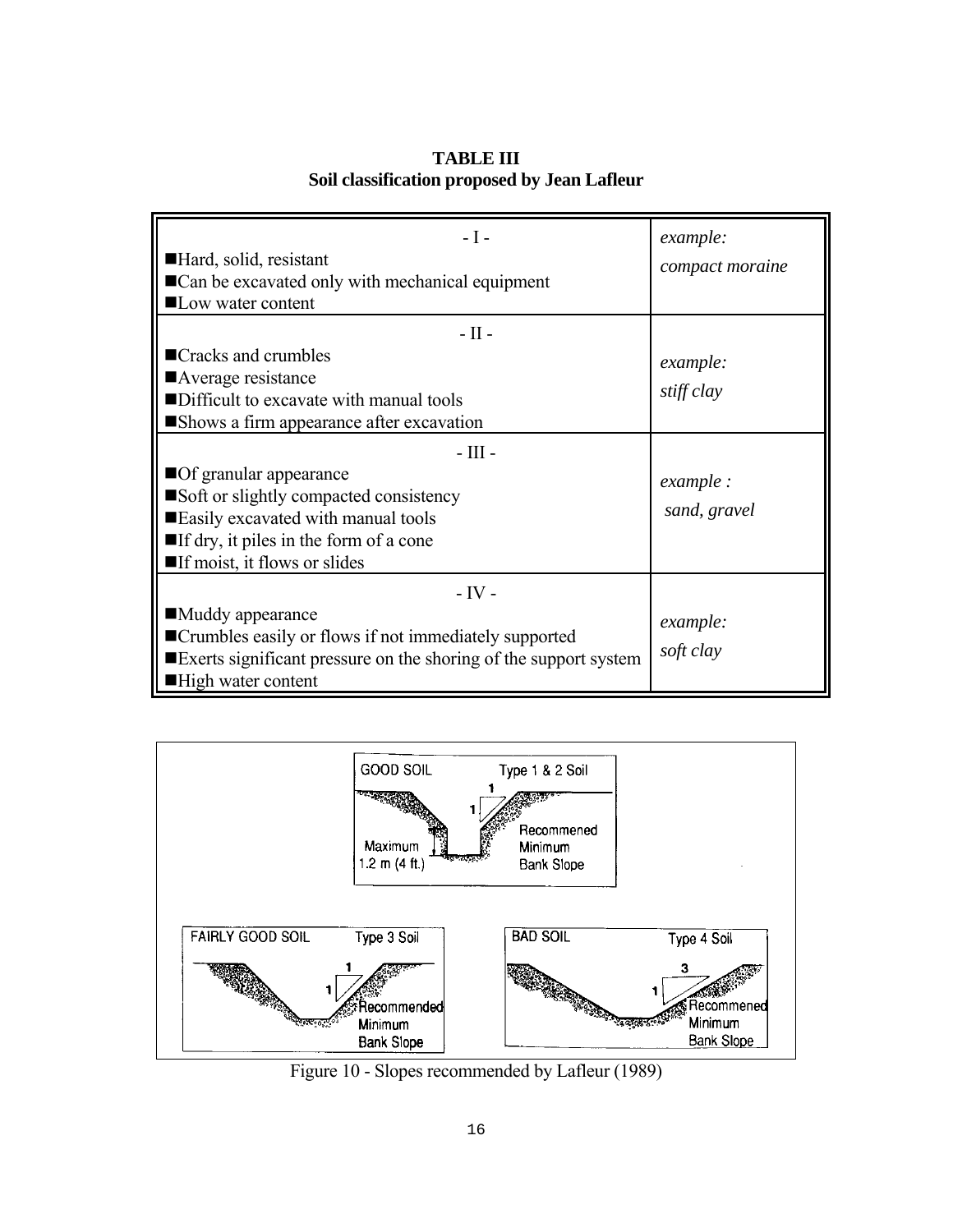#### References

Ballivy, G., Loiselle, A. A. and Pouliot, G. (1975), "Quelques caractéristiques géotechniques des dépôts d'argile de la baie James : les coulées d'argile de Fort Rupert", Canadian Geotechnical Journal, Vol. 12, no. 4, p. 498-509.

Bouchard, Pierre, "Tableau synthèse des accidents reliés à l'effondrement de parois d'excavation et enquêtés par les services d'inspection". CSST. Internal document.

Bureau de normalisation du Québec, "NQ 1809-300, Devis normalisés, Travaux de construction, Conduites d'eau et d'égouts", March 1987.

Canadian Geotechnical Society, "Canadian Foundation Engineeering Manual" 1985, 480 pages.

Chagnon, J.-Y. (1985), "Rapport sur la rupture d'une tranchée - rue Turcotte, Cap-Rouge (Quebec)". Internal report for the Quebec Occupational Health and Safety Board (CSST), 11 p.

Construction Industry Research and Information Association (CIRIA), "Trenching Practice", 1983, London, UK, 65 pages.

Culver, C., Florczack, G., Castell, R., Connolly, C. and Pelton, G. (1990), "Analysis of Construction Fatalities - The OSHA Data Base 1985 - 1989", November 1990.

Hoek, E. and Bray, J.W., "Rock Slope Engineering", Revised Third Edition, Institution of Mining and Metallurgy, London, 1981, 363 pages.

Lafleur, J., (1986), "Safety code for workers in excavations upgraded in Quebec". Geotechnical News. December 1986, pp. 38-39.

Lafleur, J., Chiasson, P., Asselin, R. and Ducharme, A. (1987), "Evaluation des risques pour les travailleurs dans les excavations", Research Report GEO-87-001, Civil Engineering Department, École Polytechnique de Montréal, 141 p. et annexes.

Lafleur, J., Silvestry, V., Asselin, R., and Soulié, M., (1988), "Short-term behaviour of a test excavation in soft Champlain Sea clay". Can. Geotech. J., Vol. 25, pp. 705-715, 1988.

Lafleur, J., (1992), "Système de protection pour les tranchées de faible profondeur", Construction Safety Association Colloquium, Montréal, September 18, 1992.

Lafleur, J. and Péloquin, E. (1993), "Rapport post-expérimental de la campagne 1992, Étude du système de blindage géotextile pour les tranchées de faible profondeur", February 1993, 11 p.

Lafleur, J., Soulié, M., and Silvestri, V. (1989), "Pressions interstitielles autour d'une fouille expérimentale dans l'argile molle". V<sup>e</sup> Symposium International sur les glissements de terrain: p. 707-712. Lausanne: Balkema.